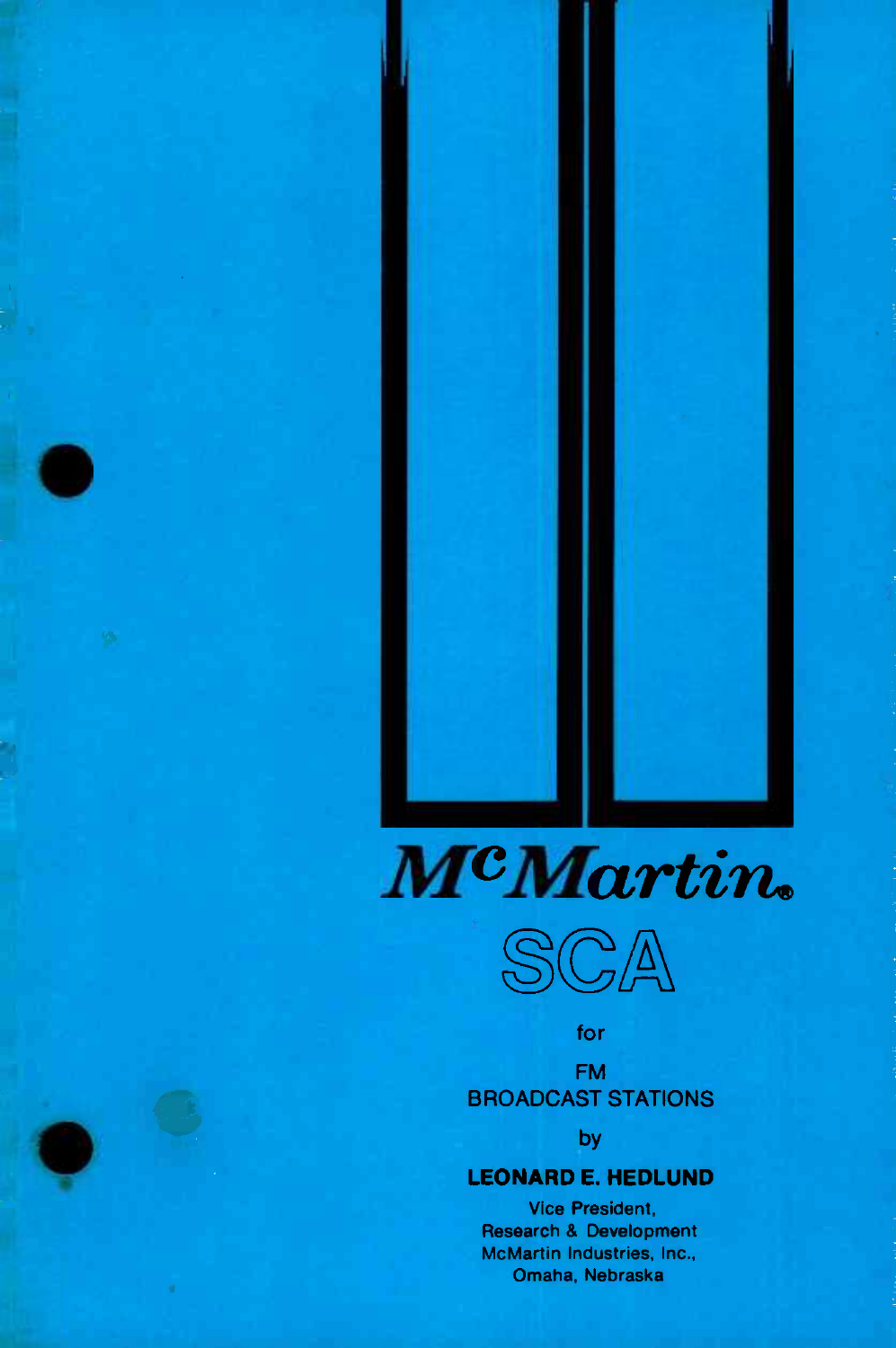

## subsidiary communications authorization

Federal Communications Commission Rules and Regulations provide for the utilization by FM broadcast stations of subcarriers transmitted along with the main channel programming.

This mode of operation, licensed under FCC Subsidiary Communications Authorization (scA), can accrue advantages, of financial or special service nature to commercial and non -commercial FM broadcasters.

The grant of the SCA service is conditioned on the rendering of services satisfying the basic requirements that the program transmissions shall be of a broadcast nature of interest primarily to limited segments of the public wishing to subscribe thereto, or that the signals transmitted relate directly to the operation of FM broadcast stations.

The Commission specifically states that those programs of a broadcast nature may be background music, storecasting, detailed weather forecasting, special time signals, or other material of a broadcast nature expressly designed and intended for business, professional, educational, trade, labor, agricultural, or other groups engaged in any lawful activity. This is an extremely broad area of acceptibility; however, in practice by far the greatest utilization of SCA has been in the background music and storecasting categories since revenue to the FM broadcaster results from these commercial operations. These revenues have in many instances represented a major part of the income to the FM broadcaster. Other programming in current use relates to the dissemination of agricultural market information and recently, the broadcast of "radio talking book" material to the visually-handicapped. A number of educational institutions use their subchannels for "in- home" teaching purposes. FCC Rules to date have limited program transmissions to those of an aural nature; however, effective April 11, 1975, the Commission will implement rule-making to expand the permissible transmission to include slow -scan TV, teletype, facsimile and other non -aural, electronic services, identified as "visual services". The new Rules permit the transmission of non -aural SCA services with the condition that "the applicant submit full details of the proposed visual system, including the charactertistics of all filters and their location in the system, and the results of properly made measurements demonstrating that an FM station will not radiate out -of -band signals of undue strength or interfere with the basic FM service".

Typical examples of SCA use in the category of signal transmission directly related to the operation of FM broadcast stations include coded telemetry data for FM broadcast remote control operations and the relaying of sports and other specialized types of programming on a regional network basis.



The current FCC Rules pertaining to SCA engineering standards define very few parameters. The standards state only that the subchannel shall be frequency .nodL ated, define the carrier frequency ranges for mono or stereo operation 'tipulate carrier injection levels for each main channel mode and specify permissible crosstalk levels from the SCA channel into the main channel. No standards for the performance of the subchannel itself are established. Audio frequency response, total harmonic distortion, preemphasis characteristics, signal -to -noise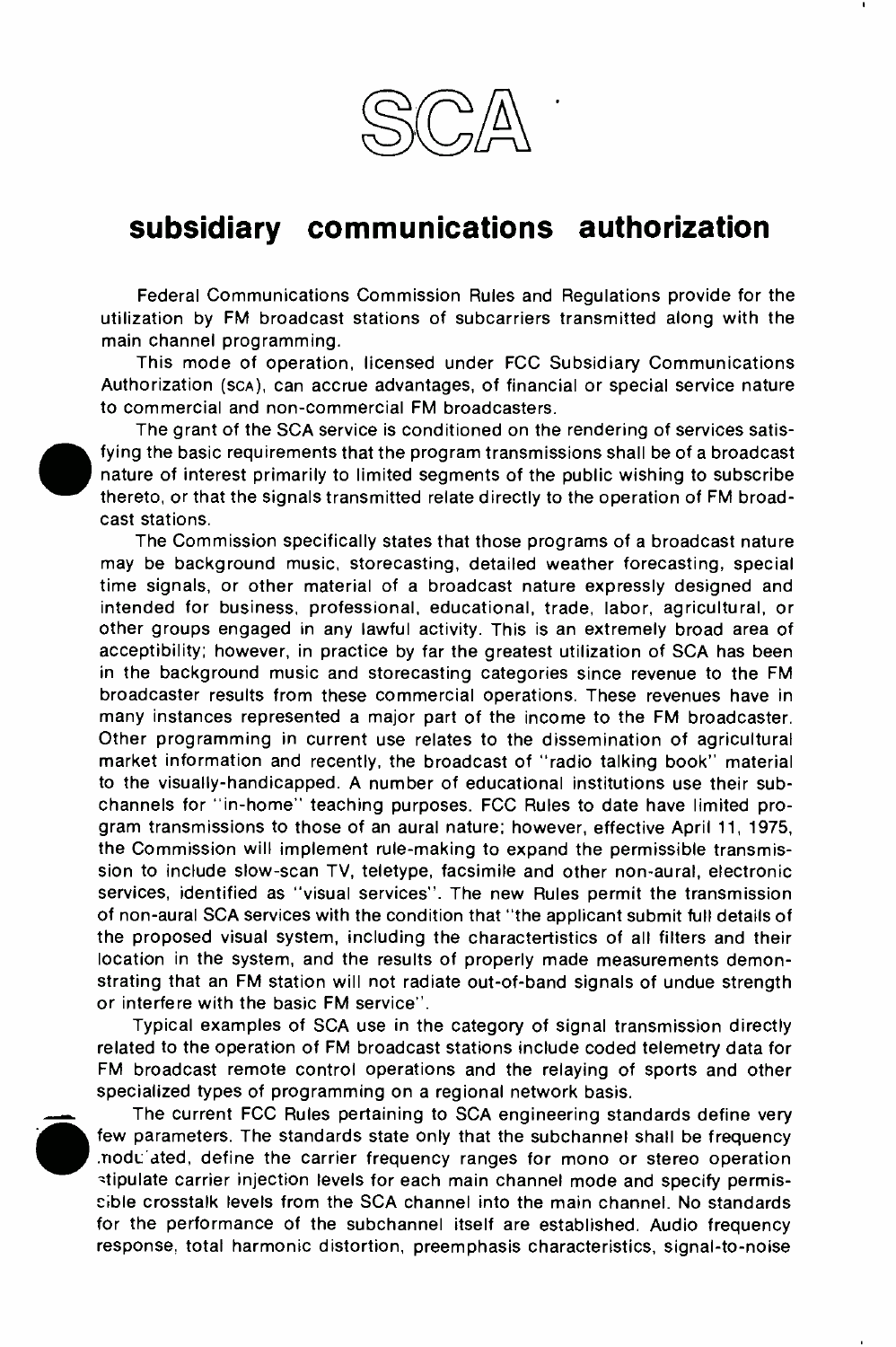ratios, or crosstalk from the main channel programming into the subchannel are not specified. Thus, the Commission standards provide no indication of actual performance to be anticipated from the subchannel.<br>In actuality, a subcarrier multiplex channel is capable of surprisingly high-

quality, low-noise operation, and is readily adaptable to accommodation of all present "visual" transmission systems presently in use. As a rule of thumb, if the anticipated non -aural information is presently capable of transmission over a wire circuit, it may be handled on a subchannel with relative ease.

The heart of the system is, of course, the basic subchannel carrier generating and modulation processing equipment. There are a number of SCA generators available on the market, and the Commission permits the use of SCA generators of any manufacture with any FM broadcast transmitter/exciter which has been typeaccepted for SCA operation. In other words, type acceptance of SCA generators is not required.

Let us first consider the effect of adding a new channel, the 67 kiloHertz frequency -modulated subcarrier to an existing stereophonic FM broadcast system. Assuming that the 67 kHz subcarrier will be deviated  $\pm 6$  kHz (61 to 73 kHz) we have present in the complete modulation spectrum, this energy plus the main channel mono audio portion, essentially 30-15,000 Hz; the stereo pilot carrier at 19,000 Hz; and the stereo suppressed-carrier double sideband AM information, which when fully modulated occupies the region from 23 to 53 kHz, centered around the 38 kHz suppressed carrier. This information spectrum is shown in Figure 1.

Several points become apparent. First, the addition of the SCA fully -modulated subcarrier indicates the need for flat frequency response of the transmission system to 73 kHz rather than to the 53 kHz limit for stereo operation.

If any non -linearities exist in the transmission system, troubles develop rather rapidly. These can result from improper neutralization or loading of any of the RF stages in the transmitter itself, high VSWR on the transmission line or narrow bandwidth characteristics in the antenna system.

Acceptable bandwidths are attainable with present day FM transmitters, but it is essential that the transmission system be routinely checked for maintenance of optimum bandwidth conditions. A spectrum analyzer, where available, provides the best means of detecting overall performance, however FCC Rules for type approval of stereo and SCA modulation monitors include the capability of measur-<br>ing response within 1 dB accuracy from 50 Hertz to 75 kiloHertz. As a preliminary check, the overall response of the transmission system should be measured, using a spectrum analyzer or a type approved modulation monitor in conjunction with a signal generator covering the 50 to 75,000 Hz range. If non-linear response is detected at the transmitter output, the source of the defect can be isolated by temporarily connecting the monitor feed to preceding RF stages, or the exciter output itself. This procedure is also helpful in isolating crosstalk problems, par-<br>ticularly where neutralized tetrode IPA or PA stages follow the exciter. Any nonlinearities in the transmission system will seriously affect both main to SCA and SCA to main channel crosstalk characteristics. Transmission line VSWR must be maintained at as reasonably low values as practical *(typically 1.1 to 1)* to assure optimum performance. Present day transmitting antenna designs usually provide<br>adequate bandwidths. If however, antenna problems appear which result in increased VSWR readings, increased crosstalk between the stereo and SCA information will almost certainly occur.

<sup>A</sup>great deal of comment is heard relative to "birdies" and "whistles" which suddenly appear when a subchannel is added to a stereophonic operation. This condition, although potentially created in certain receiver designs, details of which

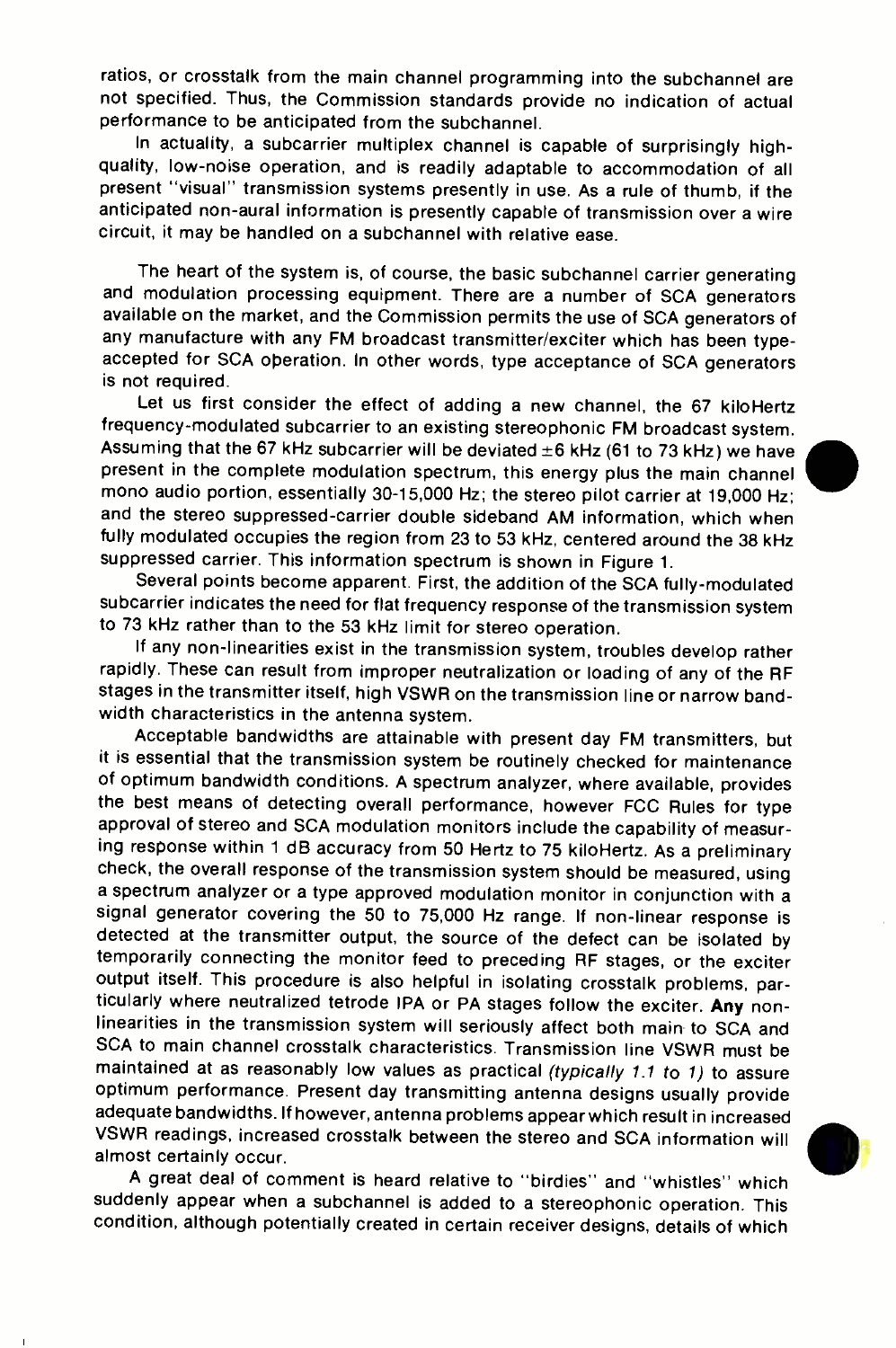will be given later, may also be generated in the transmitter part of the system. When present in the transmitter they may be detected by a type-approved modulation monitor as described above and must be corrected if a clean overall system is to result.

The addition of the 67 kHz subcarrier to an existing stereo system presents the possibility of generated beat frequencies of 9 kHz and/or 10 kHz; or of random "swishy" by-products, all of which are in the audible range. The source of the 10 kHz signal is from the third harmonic of the 19 kHz pilot carrier signal which falls at 57 kHz, 10 kHz below the 67 kHz subcarrier. Some earlier stereo generator designs also produced second harmonic content from the 38 kHz suppressed carrier switching circuitry. This second harmonic falls at 76 kHz and produces a 9 kHz product when intermixed with the 67 kHz subcarrier. The 9- or 10-kHz products appear as relatively clean "whistles" when no modulation is present. When the subchannel is modulated (deviated  $\pm 6$  kHz) the products appear as "swishes" as the 67 kHz modulation sidebands are generated and beat with the pilot carrier third harmonic and/or the 38 kHz second harmonic.



If either 57 kHz or 76 kHz signals or any other spurious signals appear in the transmitter output, they must be eliminated. Suggested steps for optimum operation include:

- Insure that the 19 kHz pilot carrier is free of third harmonic content and does not exceed 10% injection level.
- <sup>38</sup>kHz carrier suppression must be at least 50 dB below a 100% modulation reference level.
- **SCA carrier injection should be maintained at a 91/2-10% level.**
- A sharp 5 kHz low pass filter (optional with some SCA generators) should be inserted in the SCA program output circuitry. This prevents the appearance of harmonics of non-sinusoidal SCA program material above 5 kHz in the SCA generator output which can produce excessive SCA sidebands which would extend below the lower bandwidth limit assigned to the subchannel information and generate interference with the stereo information channel which has a 53 kHz upper limit.
- The left- and right-channel audio inputs of the stereo generator should incorporate 15 kHz low pass filters to insure that sideband signals of the stereo transmission do not extend beyond the 23 to 53 kHz (38, ±15, kHz) limits assigned to it.
- The SCA generator should include a 67 kHz bandpass filter in its output to insure that (a) the lower sidebands do not interfere with the 53 kHz upper stereo information frequency limit; and (b) that the upper sideband does not extend beyond the 75 kHz upper limit established by FCC Rules.
- Although modern FM transmitter and stereo/SCA generator design is capable of accommodating  $\pm 6$  kHz deviation of the subchannel carrier, it is recognized that many broadcast systems utilize equipments of various ages and manufacturing designs. In a number of instances, it is worthwhile, if satisfactory performance cannot be realized with  $\pm 6$  kHz deviation of the subcarrier, to consider reduction in deviation. Reducing the deviation to ±4 kHz results in a signal -to -noise increase of 4 dB in the subchannel transmission.



If the above precautions are taken, at worst minimal SCA interference will be transmitted. In most cases, a spectral display will prove that SCA interference is not being transmitted.

The station engaged in SCA and stereo transmission must, however, insure that it is transmitting a clean signal and this can be verified by a properly-operating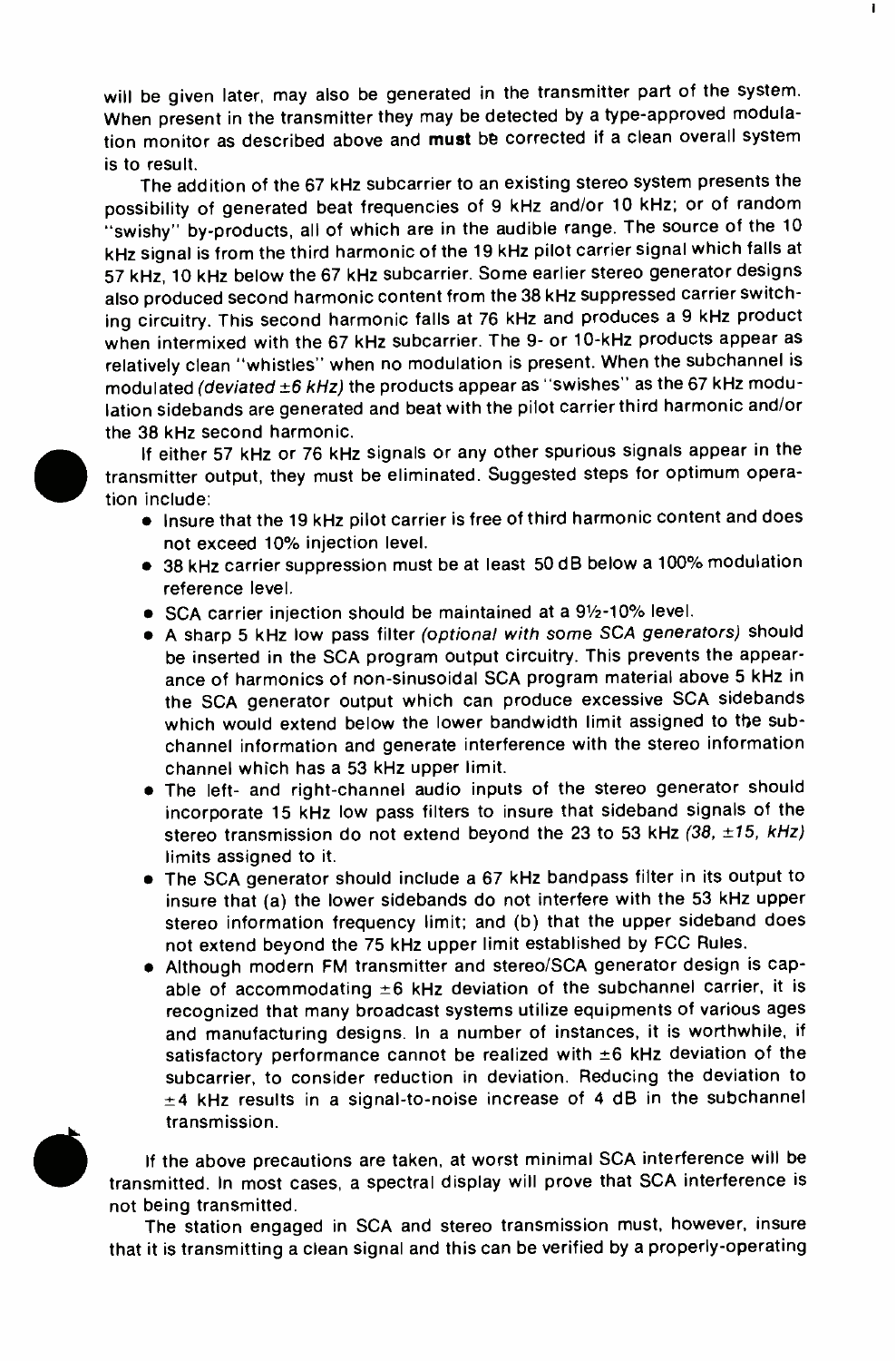monitor or spectrum analyzer. This can be done by removing all stereo modulation and measuring the SCA interference (crosstalk) into the main (L&R) channel and the stereo sub  $(L-R)$  channel. Any crosstalk or interference must be down at least 60 dB from 100 -percent modulation into the main and stereo subchannels. If these parameters are met, the station knows that at least it is not contributing intermodulation products or SCA interference.

Stations transmitting SCA have one additional problem, that of the stereo information getting into the SCA channel.

This crosstalk interference is of great concern to the background -music operator and other users of the SCA channel. Clean SCA with stereo transmission requires optimum performance of the transmitter and associated equipment and in fact requires more demanding system and equipment linearity than for a stereoonly transmission.

In a stereo transmission, equal levels of signals are transmitted on the left and right channel. When SCA transmission is added, 90 percent of the total information is transmitted on the main and stereo channel with only 10 percent of the base band modulation used for the SCA channel. Thus, the main and stereo channel is nine times greater in amplitude, requiring high transfer -characteristic linearity.

35 dB crosstalk (separation) between left and right audio channels of the stereo transmission is indeed excellent and hard to achieve at all frequencies, but this degree of crosstalk would be unusuable for SCA programming. Poor separation between the main and stereo channels is more attributable to phase error, time delay or amplitude error than nonlinear transfer characteristics.

In an SCA transmission, crosstalk can originate due to nonlinearities in the FM exciter, transmitter, transmitting and receiving antennas or multipath reception effects of the main channel section of the SCA receiver.

To preserve reasonably good phase linearity in an FM exciter the actual cutoff frequency of the 53 kHz lowpass filter following the modulator in stereo generators may be 60 kHz or higher, and stereo sidebands can extend well into the SCA channel. Thus, linear crosstalk from the stereo subchannel (23-53 kHz) can be transmitted into the SCA channel. This is characterized as a "monkey- chatter ". This is not due to nonlinearities but is created by upper stereo AM sidebands exceeding the 53 kHz design limit and appearing in the 67 kHz SCA channel. Nonsinusoidal stereo program material in the 8-15 kHz region with high harmonic content can also produce AM sidebands of the stereo information which extend into the SCA channel. These amplitude -modulated signals will ride up and down the response curve of the SCA band -pass filter, creating a form of phase modulation which will be detected as noise in the recovered SCA audio. This type of transmitted interference is easily corrected by inserting sharp 15 kHz low -pass filters in the left and right audio channels of the stereo generator, preventing any stereo upper sideband components from exceeding 53 kHz.

The absence or malfunction of 15 kHz lowpass filters may be detected by fluctuation of the pilot injection level reading on the stereo monitor. This fluctuation is produced by harmonics of the program audio frequencies falling into the pass band of a highly selective 19 kHz filter used in the pilot injection level measuring circuitry of the monitor.

The above sources of crosstalk relate to direct, or linear, operating conditions.

The major, and most serious, cause of main or stereo crosstalk into the SCA channel is caused by nonlinear transfer characteristics (intermodulation distortion) which can originate in the exciter, power amplifier, transmitting and receiving antennas, or in the main channel portion of an SCA receiver.



An understanding of events occurring during the FM modulation process is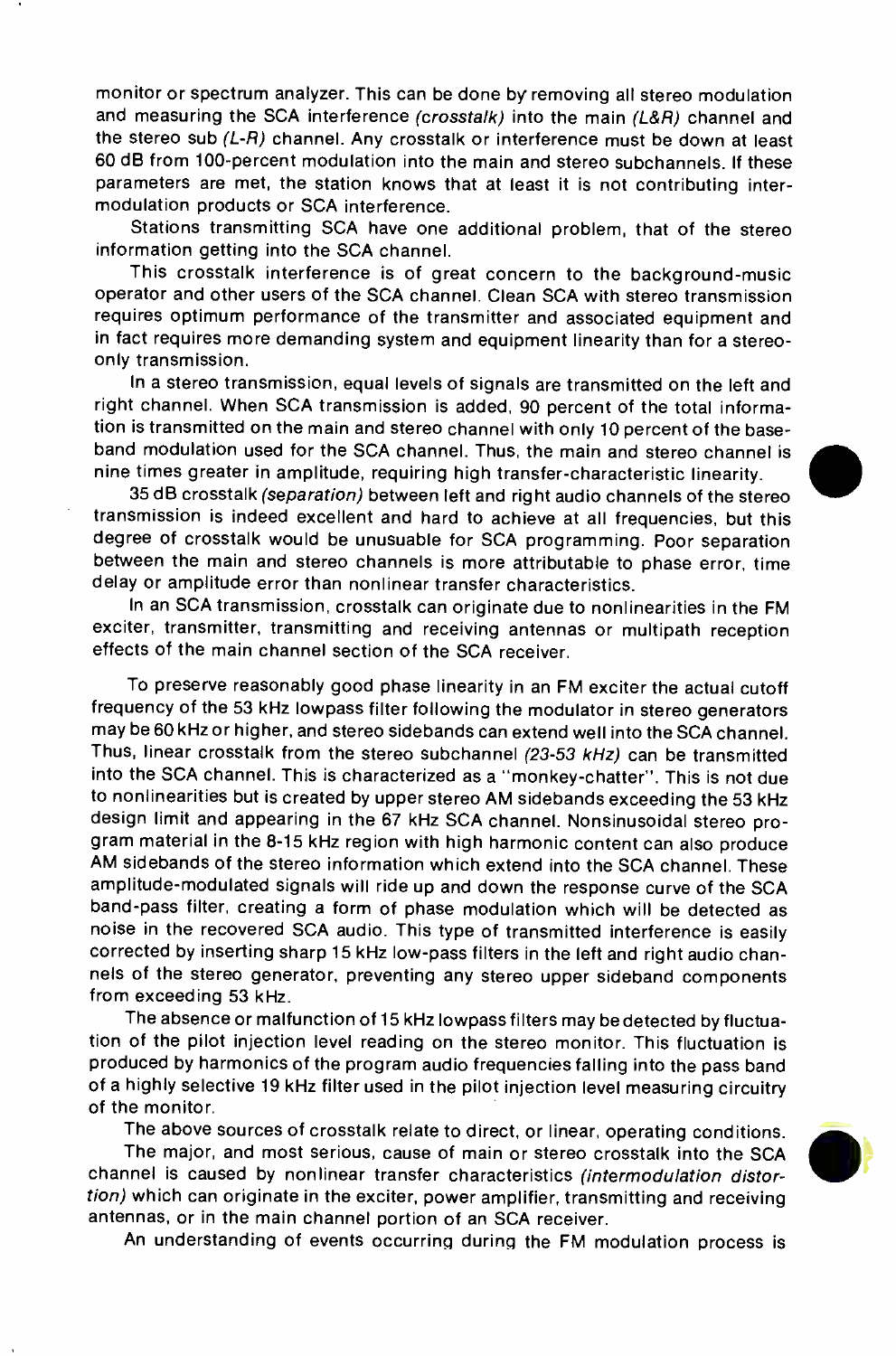necessary to better comprehend the crosstalk problem. The FM process is complex. An FM transmitter monaurally modulated 100 percent with a 600-Hz audio signal will create several hundred new carriers or sidebands above and below the center frequency. The strength of each of these carriers can be computed mathematically using Bessel functions. When a 67 kHz signal is added to the modulation process, two new carriers removed 67 kHz from the center frequency are produced. When these carriers are frequency modulated, additional new sidebands appear above and below these respective carriers. Any disturbance of these carriers or their sidebands will create intermodulation or crosstalk.

Most present -day FM exciters use the direct FM system operating at one -half the carrier frequency or at carrier frequency. The linearity of these modulated oscillators must be near perfect. The bandwidth of the RF amplifiers in the exciter following the modulated oscillator must be adequate to allow all of the upper and lower sidebands produced by the FM process to pass without deterioration. The correct phase relationship between the sidebands must be preserved. The shift in phase as the FM frequency changes must be a linear function. If the slightest regeneration is present, the phase shift will be more rapid above the center frequency than it is below, or vice versa, and intermodulation or crosstalk will occur. In effect, regeneration can be one of the most serious sources of crosstalk in the exciter. The pass band following the modulator must be at least 1 MHz wide for good linearity. The typical exciter illustrated in Figure 2 is designed with all of these parameters in mind, and with particular attention to proper filtering. 15 kHz low pass filters are used in the left and right audio input channels of the stereo generator. A 53 kHz low -pass filter is inserted in the stereo generator output. A 5 kHz low -pass audio input and a 67 kHz bandpass output filter are used in conjunction with the SCA generator.

Proper coupling must be maintained between the exciter and the subsequent amplifier stage. The stage being driven must present a non -reactive load to the exciter. Any reactance existing between the exciter and power amplifier will produce phase shift due to non -linear response to signals appearing above and below the center frequency. Thus, the sidebands are altered from their original relationship to each other and crosstalk is produced. Improper neutralization of PA stages will cause regeneration and crosstalk.

A portion of the transmission system that is often overlooked is the transmitting antenna. Again, the transmitting antenna and transmission line must present to the transmitter a purely resistive load. A correctly tuned antenna system is capable of producing a VSWR close to unity, generally 1.1:1.

A further test of good antenna performance is to sweep it out and measure the change in reactance over a minimum of 1 MHz from the center operating frequency. A curve, representing the change in reactance, should be symmetrical on either side of the operating frequency if satisfactory multiplex operation is to result.

It is often taken for granted that the antenna can cause no problem. The antenna should be measured and adjusted especially if it has been in operation for a number of years, and SCA multiplex operation is now being initiated.

Some of the major causes of crosstalk in the transmitter end of SCA multiplexing have been outlined. Any station that follows good engineering procedures when converting to SCA operation will be rewarded with excellent results.

It was stated earlier that FCC Engineering Standards do not include perform ance characteristics for the SCA channel. As a guideline to what the anticipated performance of a subchannel might be, the following is typical of present -day SCA transmission with stereophonic main channel operation.

SCA Subcarrier: 67 kHz

 $\mathsf{l}$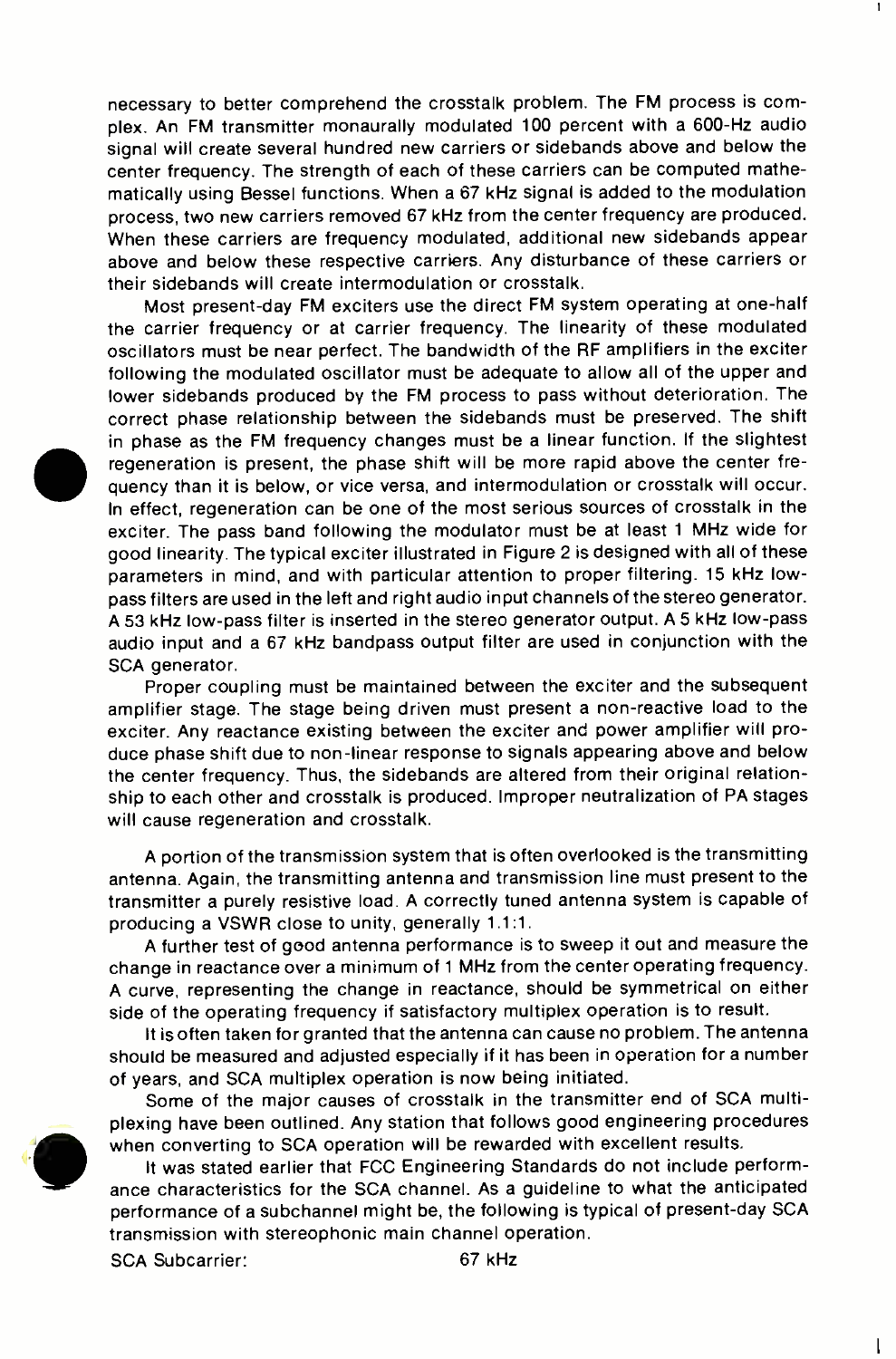SCA Frequency Response: 30-5000 Hz, ±1.5 dB

SCA Total Harmonic Distortion: 1.5%

Signal -to -Noise (essentially crosstalk, main to  $SCA$ )  $-55$  dB

Crosstalk, SCA to main -60 dB

The optimum performance attainable with SCA operation in conjunction with monophonic main channel programming is most impressive.

A series of field tests were conducted in the late 1960's utilizing the facilities of KFAB -FM, Omaha, Nebraska. A subchannel frequency of 58 kHz was used and a maximum deviation of  $\pm$  12 kHz was employed. The modulation of the main carrier by the subcarrier (injection) was 20%. The main channel had a measured frequency response which was flat, within 1.2 dB, from 50 to 15,000 Hertz. During all sub channel measurements the monophonic main channel was programmed with high quality recorded music. 75 microsecond preemphasis was used in both the main channel and subcarrier channel. Measurements taken with type approved monitoring equipment at the transmitter were:

Subchannel FM signal -to -noise ratio (no main channel mod.)  $-70$  dB

SCA channel total harmonic distortion

| % Dist. |
|---------|
| .55     |
| .46     |
| .45     |
| .40     |
| .80     |
| .68     |
| .65     |
| .60     |
| 1.20    |
|         |

SCA Frequency Response (200 Hz ref.)

|             | Response (departure from |
|-------------|--------------------------|
| Freq. in Hz | 75 microsecond curve)    |
| 50          | 0.0 <sub>d</sub> B       |
| 100         | 0.0                      |
| 200         | 0.0                      |
| 1000        | $+0.1$                   |
| 3800        | 0.0                      |
| 5000        | $-0.6$                   |
| 10000       | $-2.0$                   |
| 15000       | $-0.7$                   |



Measurements were taken on a standard SCA receiver modified for  $\pm 12$  kHz deviation, 15 kHz frequency response and 75 microsecond deemphasis. The receiver was located approximately 12 miles from the transmitter site and used a simple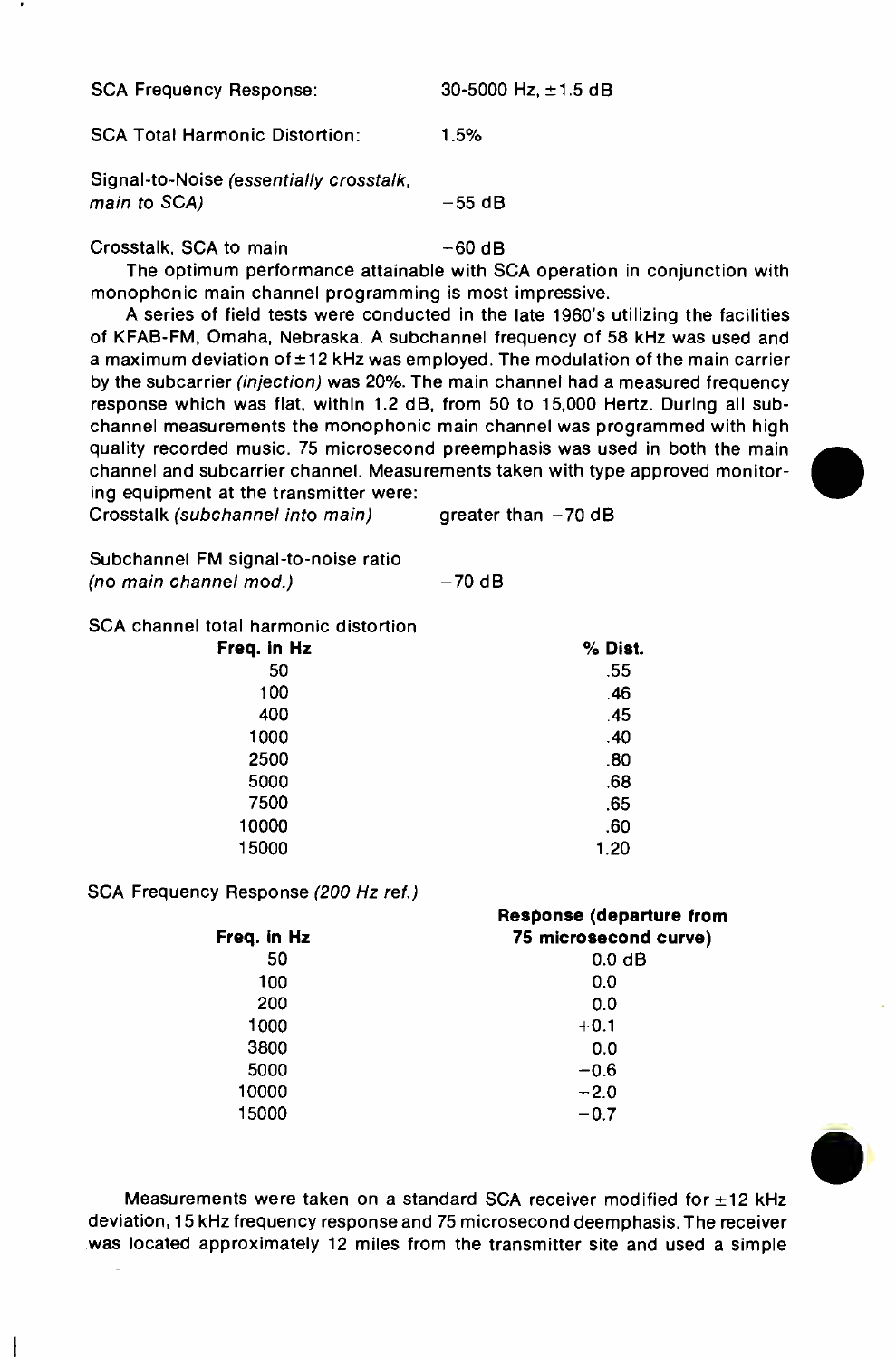indoor dipole antenna, oriented for maximum signal. The antenna input signal was approximately 1 millivolt. The results were as follows:

| Crosstalk (subchannel into main)    | qreater than $-70$ dB                                                                                                                    |
|-------------------------------------|------------------------------------------------------------------------------------------------------------------------------------------|
| Crosstalk (main into SCA)           | During a 15-minute test period, the highest<br>crosstalk measured was -55 dB with<br>total main channel modulation not<br>exceeding 100% |
| SCA signal-to-noise, plus crosstalk | $-49$ dB (using 400 Hz @100%<br>modulation as reference)                                                                                 |
| SCA signal-to-noise (No main        |                                                                                                                                          |

channel modulation) -57 dB

SCA Channel total harmonic distortion

| Freq. in Hz | % Dist. |
|-------------|---------|
| 50          | .50     |
| 100         | .55     |
| 400         | .60     |
| 1000        | .60     |
| 2500        | .60     |
| 5000        | .60     |
| 7500        | .90     |
| 10000       | .80     |
| 15000       | 1.30    |
|             |         |

SCA Channel Frequency Response (200 Hz ref.)

|             | Response (departure from |
|-------------|--------------------------|
| Freq. in Hz | 75 microsecond curve)    |
| 50          | $-0.2$ dB                |
| 100         | 0.0                      |
| 200         | 0.0                      |
| 1000        | $-0.4$                   |
| 3800        | $-2.0$                   |
| 5000        | $-2.6$                   |
| 10000       | $-1.2$                   |
| 15000       | $+0.4$                   |

While the applications for an SCA channel capable of this high degree of performance are extremely limited, the test date is of interest since it does demonstrate the subchannel capability, as well as the relative values of degradation contributed by the receiving equipment portion of the complete transmission system.

Generally, the introduction of SCA multiplex operation as an adjunct to an existing FM broadcast station operation suddenly involves the station engineering personnel with a "whole new ball game" - the SCA receiver. Frequently, the SCA operation involves the leasing of the facility by a third party interested primarily in the results produced at the receiving location, for which he assesses a fee. The SCA receivers used by the subchannel lessee are frequently selected, purchased, installed and serviced by his own separate organization, completely unrelated to the FM station licensee.

Herein lies the potential for unbelievable misunderstandings! Are problems which may occur in the overall system produced by the transmitting end  $-$  or by

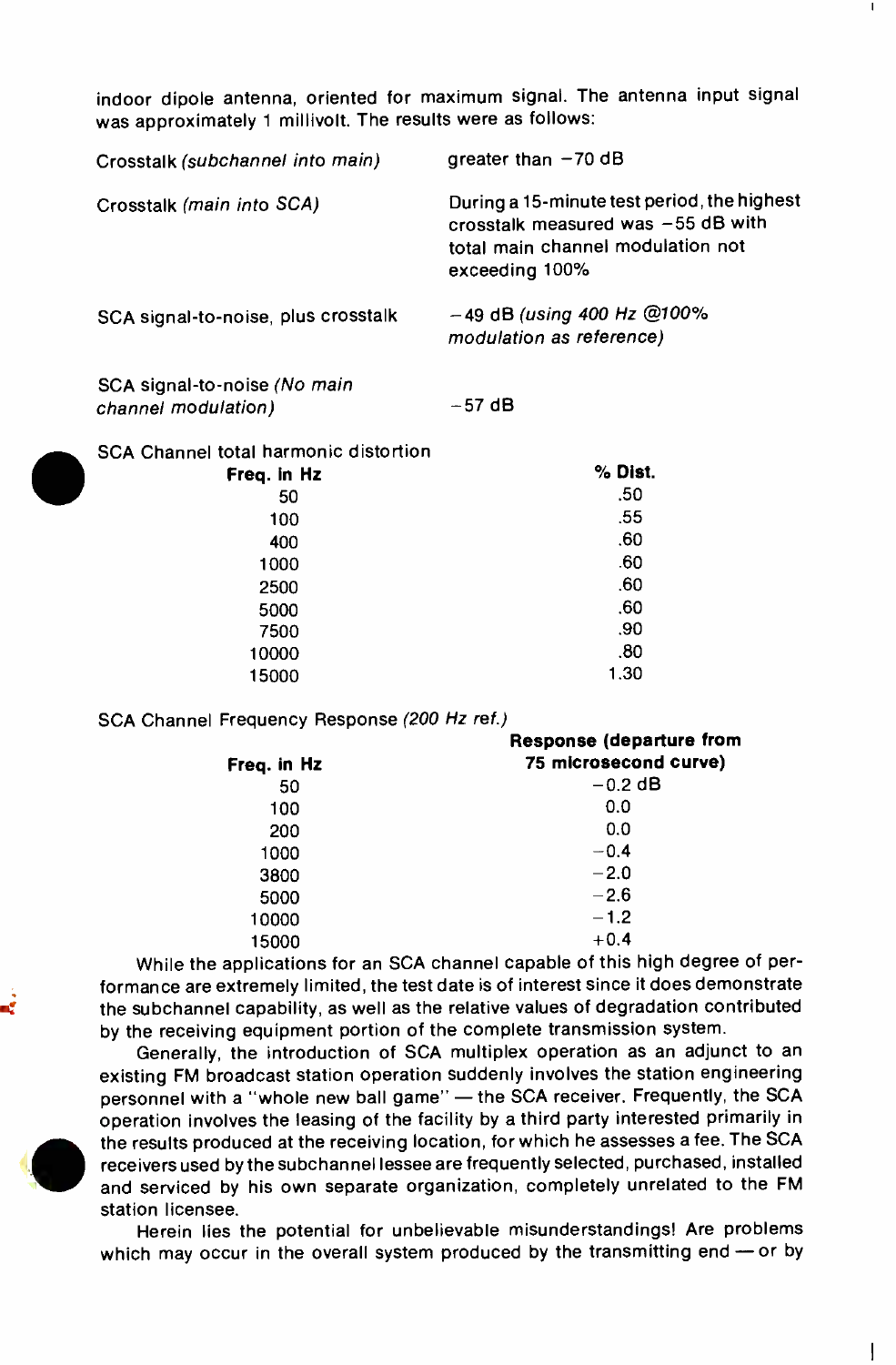the receiving end? Two points become of extreme importance to the station engi neer. First, be certain the transmitting end is clean and technically sound; and second, and equally important, understand the technical aspects of the receiving process, particularly as it relates to the possibility of "crosstalk" problems, which are the most frequent complaint, and which may be produced by effects in the receiving process with which previously you have not had to be concerned.

The receiving antenna, multipath effects and the SCA receiver itself can generate nonlinear crosstalk.

The SCA receiving antenna, even for line-of-sight situations, should be as highly -directional as possible and "cut -to- frequency." The antenna directivity characteristic is essential to insure maximum direct path signal intensity and to minimize reception of secondary signals reflected from structures in metropolitan areas or from terrain irregularities in mountainous environments. Reflected signals alter the phase relationship of the transmitted sidebands of a carrier produced by a transmitter with good linearity. Bear in mind that the programming to be recov ered by the SCA receiver is carried on a subchannel with one -tenth of the signal strength of your transmitted signal.

The generally- accepted standard SCA receiving antenna is of either 3- or 5 element, single -bay, Yagi configuration; occasionally supplemented by an additional bay for "fringe-area" installations. Coaxial transmission line, of 50- or 75-ohm surge impedance is essential to minimize secondary feedline pick up.

The block diagram of a typical SCA receiver is shown in Figure 3.

The SCA receiver must amplify the RF carrier and detect it without seriously disturbing the original signal and its sideband information. To do this, most of the signal amplification and selectivity is achieved in the main IF amplifier section of the SCA receiver. Fortunately, present day detectors are of sufficient bandwidth with good linearity and contribute very little to crosstalk. The problem has resolved itself to the band -pass IF filter or filters which must pass the modulated signal with sidebands undisturbed.

The requirement for an IF band -pass filter that will not create intermodulation products and maintain good selectivity is costly and hard to achieve. The bandwidth must be adequate, and the phase linearity must be such that minimum disturbance of the upper and lower sidebands will occur. The bandwidth must be adequate to minimize the unwanted conversion of the FM signal to AM in the IF system which would produce a side product of intermodulation into the SCA carrier. Even though the signal is hard -limited, the intermodulation product will show up as phase shift and will be detected by the FM detector and end up as crosstalk in the SCA audio.

The 67 kHz band -pass filter must have adequate selectivity to prevent linear crosstalk as previously described.

If intermodulation occurs anywhere in the transmission or receiver system, crosstalk results and there is no way to remove the main or stereo channel from the SCA channel.

A serious problem that occurred in early solid state receivers was front end overload. Receivers using bipolar devices in the RF amplifier were very susceptible to this type of interference. This phenomenon was caused by strong RF signals, many channels removed from the desired signal, driving the base -emitter junction of the RF amplifier into conduction. Thus the RF amplifier became an excellent mixer rather than an amplifier. This was evidenced by an apparent lack of receiver sensitivity and high noise. Removing the antenna, inserting pads, or short circuiting the antenna input restored the receiver to normal operation. The more sensitive the receiver, the greater the susceptibility to this type of overload. Forward AGC

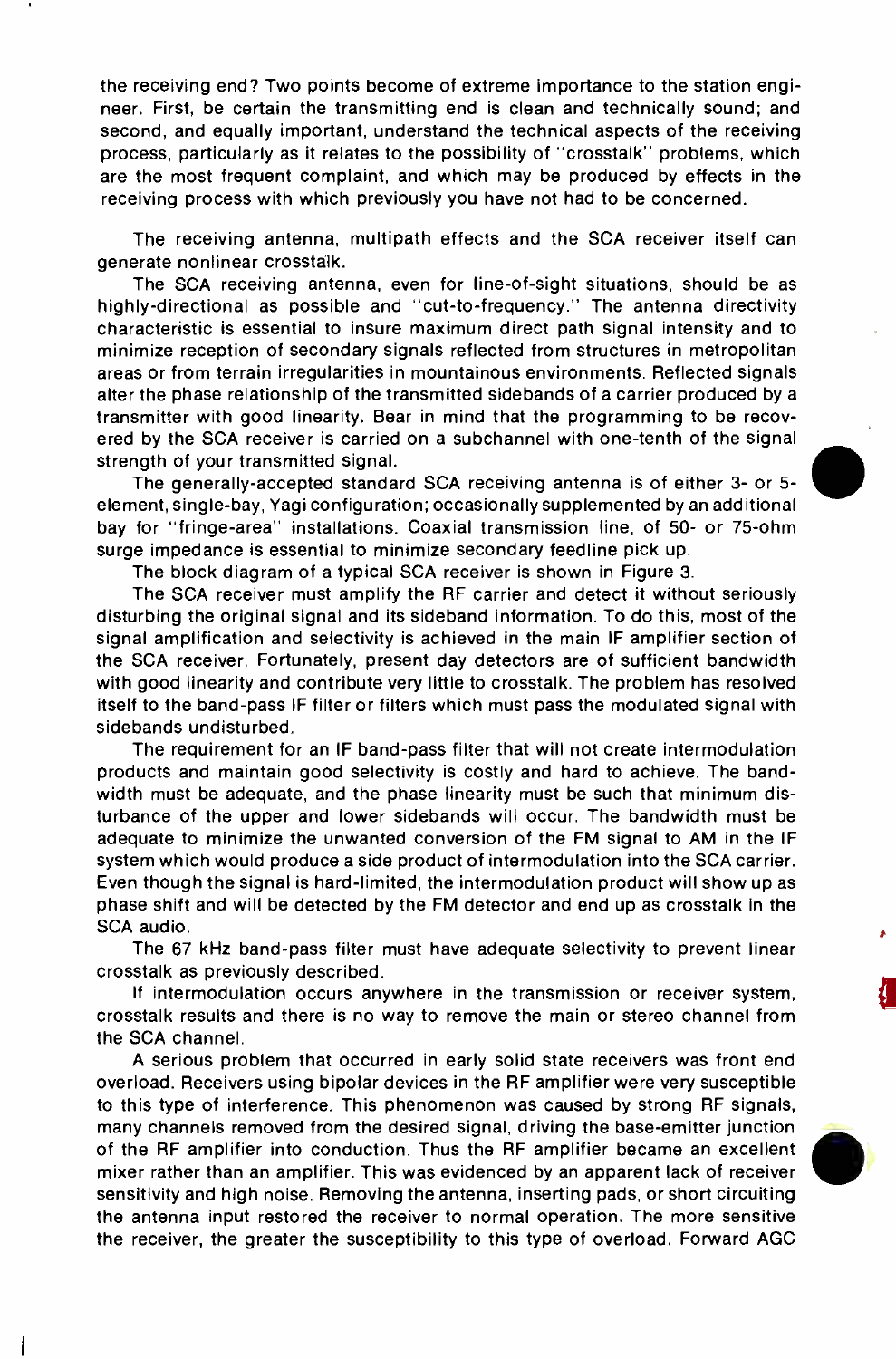reduced the gain but this lowered the input impedance of the device drastically, which in turn reduced front end selectivity causing additional problems.

The advent of the JFET and especially the MOSFET transistor has greatly enhanced the overload characteristics of present day receivers. MOSFET's, when used with good preselection, can operate with input signals up to 0.3 volts or greater with very low intermodulation products, thus fully utilizing the selectivity characteristics of the IF system.

Another source of intermodulation, or crosstalk, in receivers can occur in the IF amplifier limiters. Symmetrical limiters preserve the zero time axis crossing of the IF signal while providing hard amplitude limiting. This results in practically zero amplitude -to -phase modulation conversion and non intermodulation products.

The SCA receiver shown in Figure 3 utilizes three direct coupled symmetrical limiters. Exceptionally good AM rejection results and normally cannot be measured with commercial AM -FM signal generators because of the inherent incidental phase modulation of the AM -FM generator. The exceptionally wide bandwidth of the cas- caded limiters also minimizes the effects of multipath distortion.

When initiating SCA transmission another potential problem exists. A few of the regular listeners will complain of "birdies" or "whistles" in the stereo signal they receive. The station transmissions will be clean, the SCA program is satisfactory, and the reported "birdies" or "whistles' do not appear on the majority of stereo receivers in the station listening area.

This type of interference is generated by design deficiencies which exist in some FM stereo tuners/receivers, presently in use. It is created by generation of a 57 kHz signal (third harmonic of the 19 kHz pilot carrier) in a switching -type stereo demodulator, utilizing diode switches. In an identical manner to the previous caution relating to third harmonic generation in the station stereo generator, this 57 kHz signal produces a 10 kHz product when beat with the 67 kHz subcarrier which is included in the composite input signal to the stereo demodulator. When the sub channel is FM modulated, the reported "squishy" sound results. This effect is generated in the listener's receiver!

Square -wave switching demodulators, although capable of excellent stereo separation and stability are the worst offenders.

A number of current stereo receivers utilize these demodulator designs but minimize SCA interference by use of a filter preceding the diode -switching demodulator. These filters ideally should provide a flat passband and linear phase response up to 53 kHz and infinite attenuation from 60 to 75 kHz. Filters providing these characteristics are relatively expensive and compromise designs vary from simple, low -cost to fairly exotic versions, at the sacrifice of stereo separation at the higher audio frequencies. Unfortunately, some receivers, even those in the higher price range, and of otherwise highest quality have poor or no SCA filters!

An additional potential source of "receiver- generated" interference is in the 38 kHz regenerated stages where the 19 kHz pilot carrier is amplified, doubled in frequency and injected into the stereo demodulator. This regenerated 38 kHz signal must be absolutely free of any 19 or 76 kHz component. The presence of a second harmonic signal at 76 kHz will intermodulate with the 67 kHz subcarrier producing an audible 9 kHz "whistle" in the recovered stereo audio output.

Fortunately, integrated circuit chips incorporating phase lock loop stereo demodulator designs have been developed and are being used in more and more new consumer -electronics receiver designs. These inherently offer excellent SCA rejection and superior stereo separation at the higher audio frequencies.

A good deal of publicity has been generated on the subject of quadraphonic (four- channel) FM broadcasting as a supplemental service to existing stereophonic transmission. This has caused concern as to the effect on SCA channels.

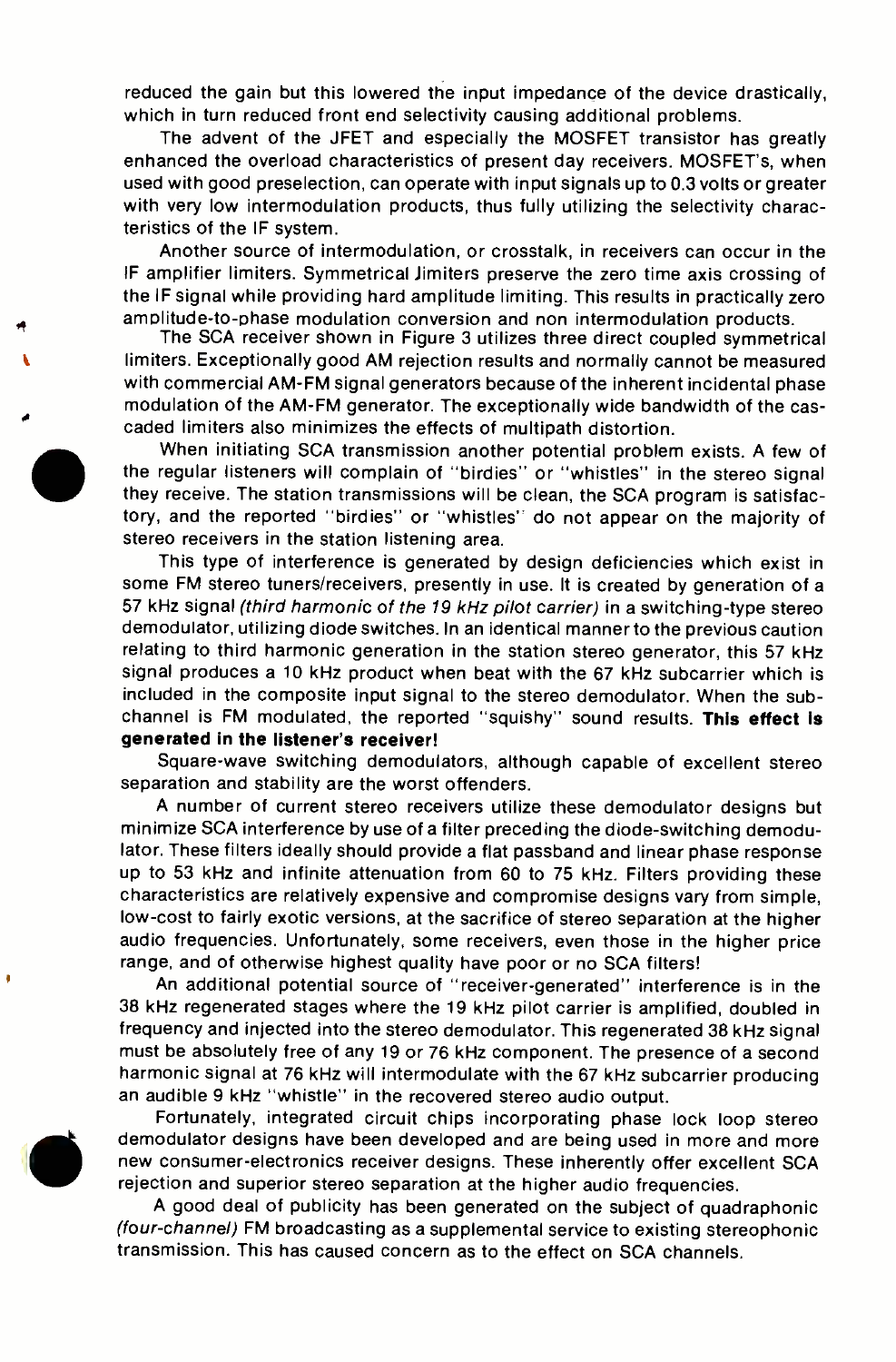First, the present FCC Rules pertaining to stereo broadcasting permit the use of matrix -type four channel encoder /decoder systems which are fully compatible with present stereo systems. The use of matrix four -channel systems presents no conflict with the SCA channel since the channel interrelationships are identical to those for current stereo/SCA transmission.

Under the auspices of the Electronic Industries Association (EIA) a National Quadraphonic Radio Committee (NORC) was established for the purpose of evaluating discrete quadraphonic systems developed by five proponents. The five systems were tested in "on-air" tests late in 1974, using the facilities of K-101 in San Francisco. The EIA/NORC tests included measurements to insure compatability with SCA transmission. All proposed systems met this criteria. Some of the proposed systems retain the present 67 kHz SCA carrier frequency, while others contemplate the use of an SCA channel at 95 kHz. While a 95 kHz SCA carrier would require a 4 to 5 dB greater signal level in fringe areas, the quality of reproduction and signal -to -noise ratios are equivalent to those obtained with a 67 kHz subcarrier frequency.

All of the proposed systems require bandwidths in excess of the present FCC,  $\pm 75$  kHz limitation, hence adoption of any of the proposed systems involves a change in the present rules. The substantial technical data compiled during the K -101 tests will be the basis on which the Commission will consider the establishment of engineering standards and rules pertaining to an FM broadcast quadraphonic system. Since all of the proposed systems under consideration do accommodate an SCA channel, there is no danger that this mode of transmission will become extinct. At worst, the subchannel frequency may be changed to other than its present 67 kHz location.

The material discussed to this point has been limited to the broadcasting of aural SCA material. The FCC rule changes permitting non -aural uses of SCA open the door to many new SCA uses.

Most of the "visual" transmission modes, such as slow -scan TV, facsimile, teletype, etc., are readily accommodated by an SCA channel. Most of the modes above are regularly transmitted over low grade telephone circuits. The response, distortion and signal -to -noise capabilities of an SCA channel substantially exceed those of wire circuits; thus the revision of Commission rules to permit transmission of non -aural services opens a new dimension to the SCA field.

There are no "mysteries" in accommodating these new transmission modes since Special Temporary Authorizations (STA's) have been granted by the Commission during the past few years permitting successful on-air testing of SCA transmissions of slow -scan TV, multichannel teletype, visual display systems and an aural/visual electronic blackboard system. The technology exists for these new and interesting modes of broadcasting. As the new modes are implemented, more and more FM broadcasters will have the opportunity to utilize SCA transmissions.

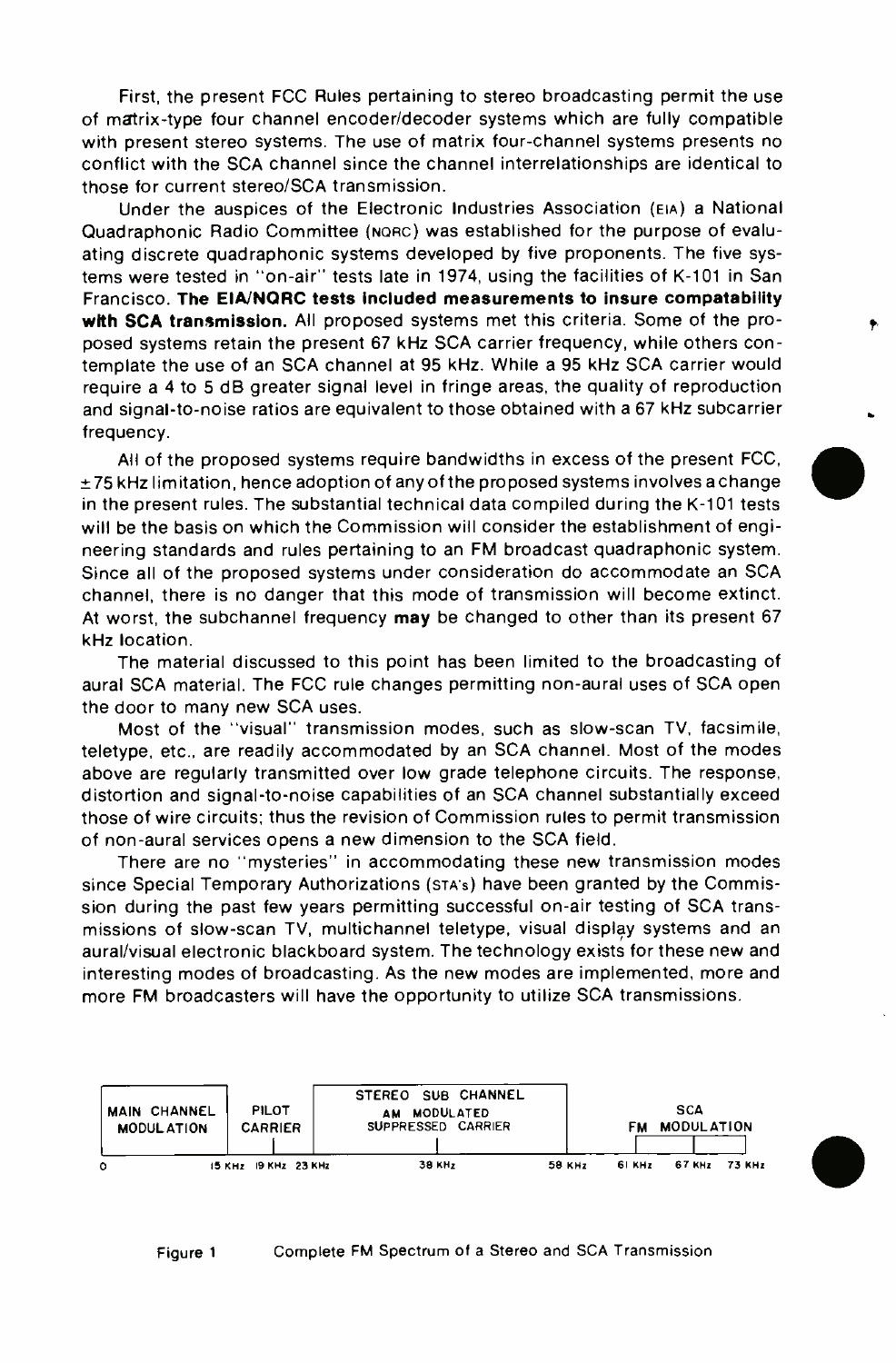

J.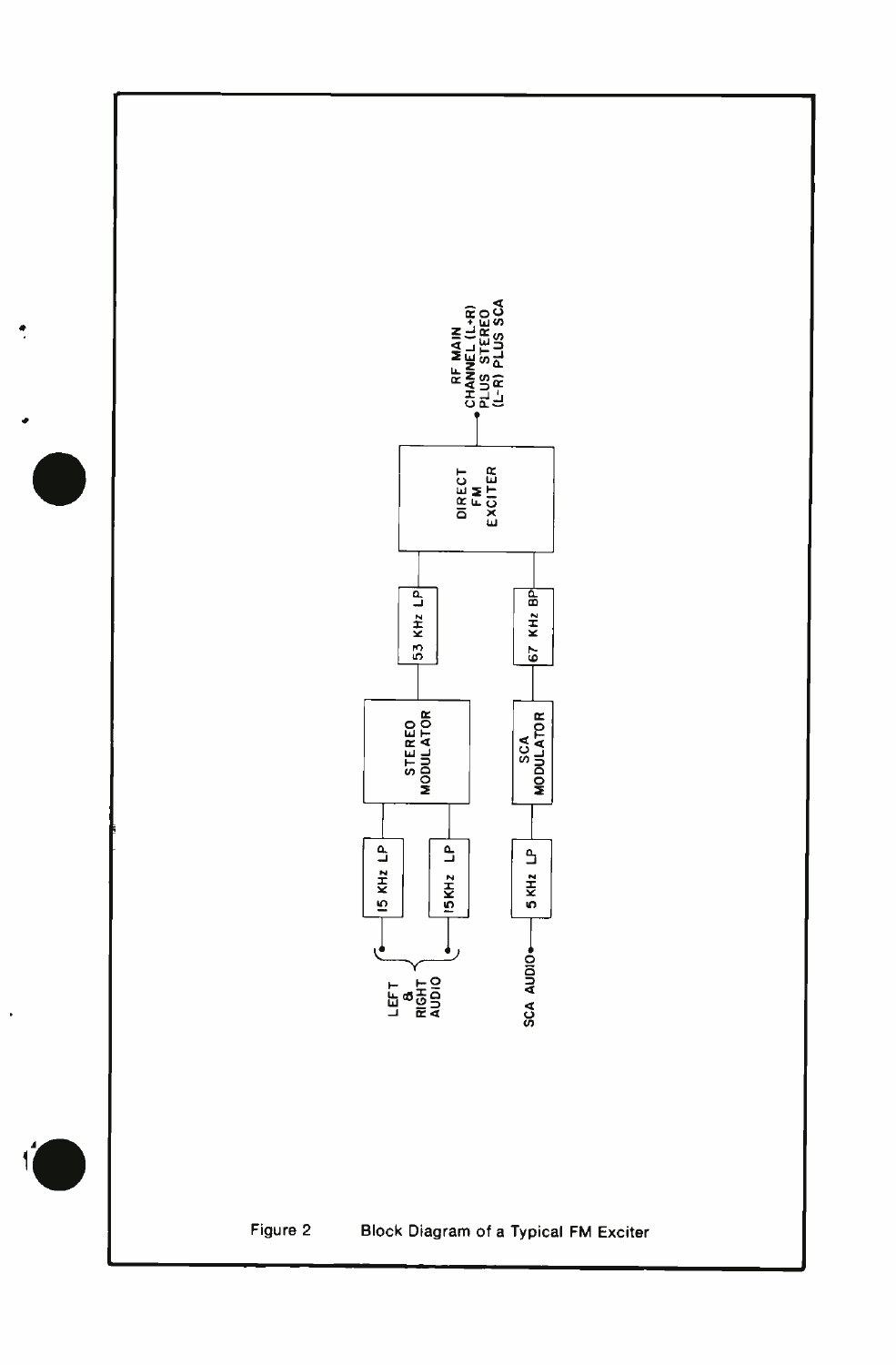

Ť